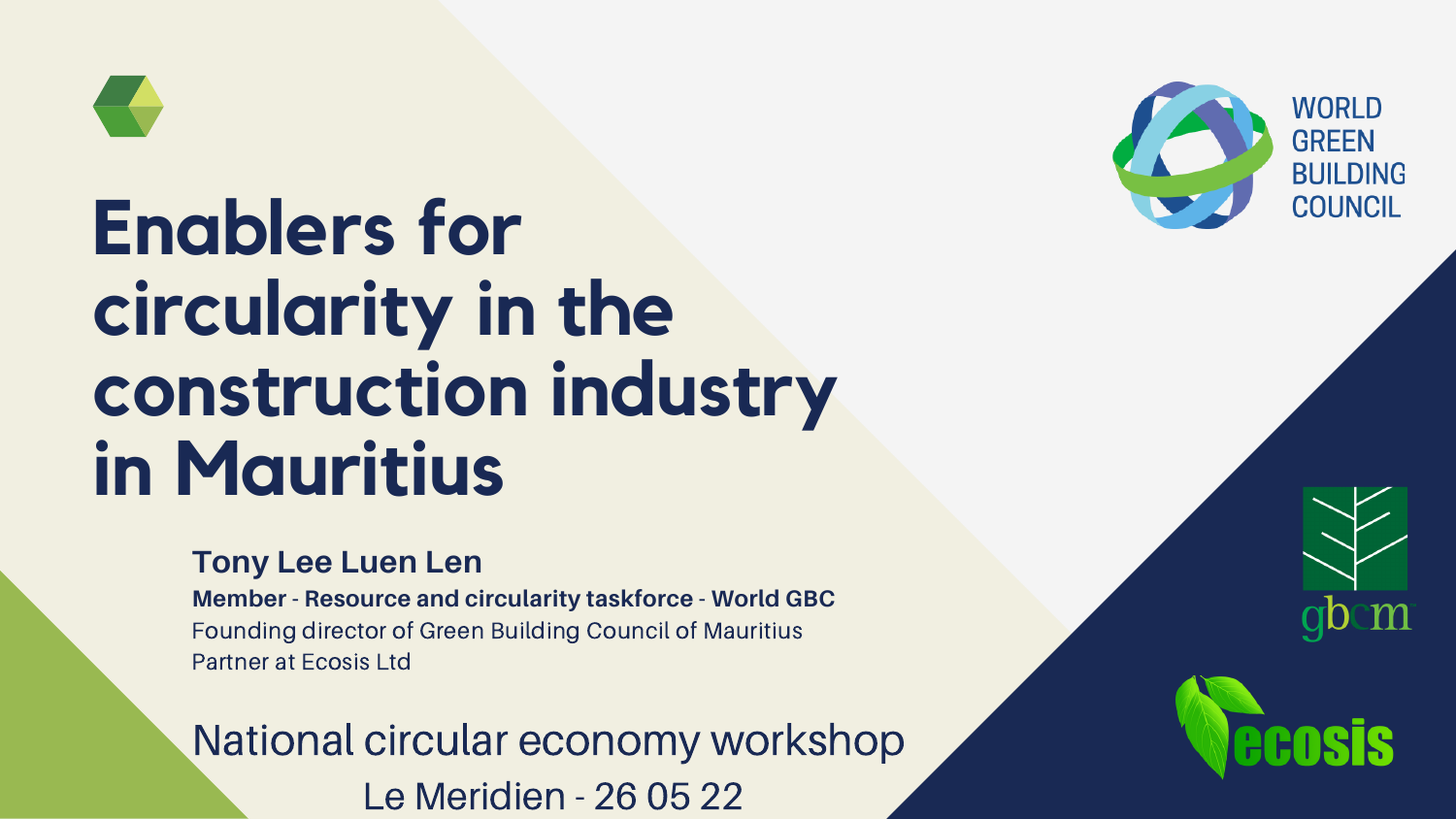**"A built environment that supports the regeneration of resources and natural systems, providing socio-economic benefit through a thriving circular economy. "**

**The 2030 goal: "The sustainable management and efficient use of natural resources within the built environment, achieving zero waste to landfill targets and working towards a built environment with net zero whole life resource depletion. "**

**The 2050 goal: "A built environment with net zero whole life resource depletion, working towards restoration of resources and natural systems within a thriving circular economy. "**



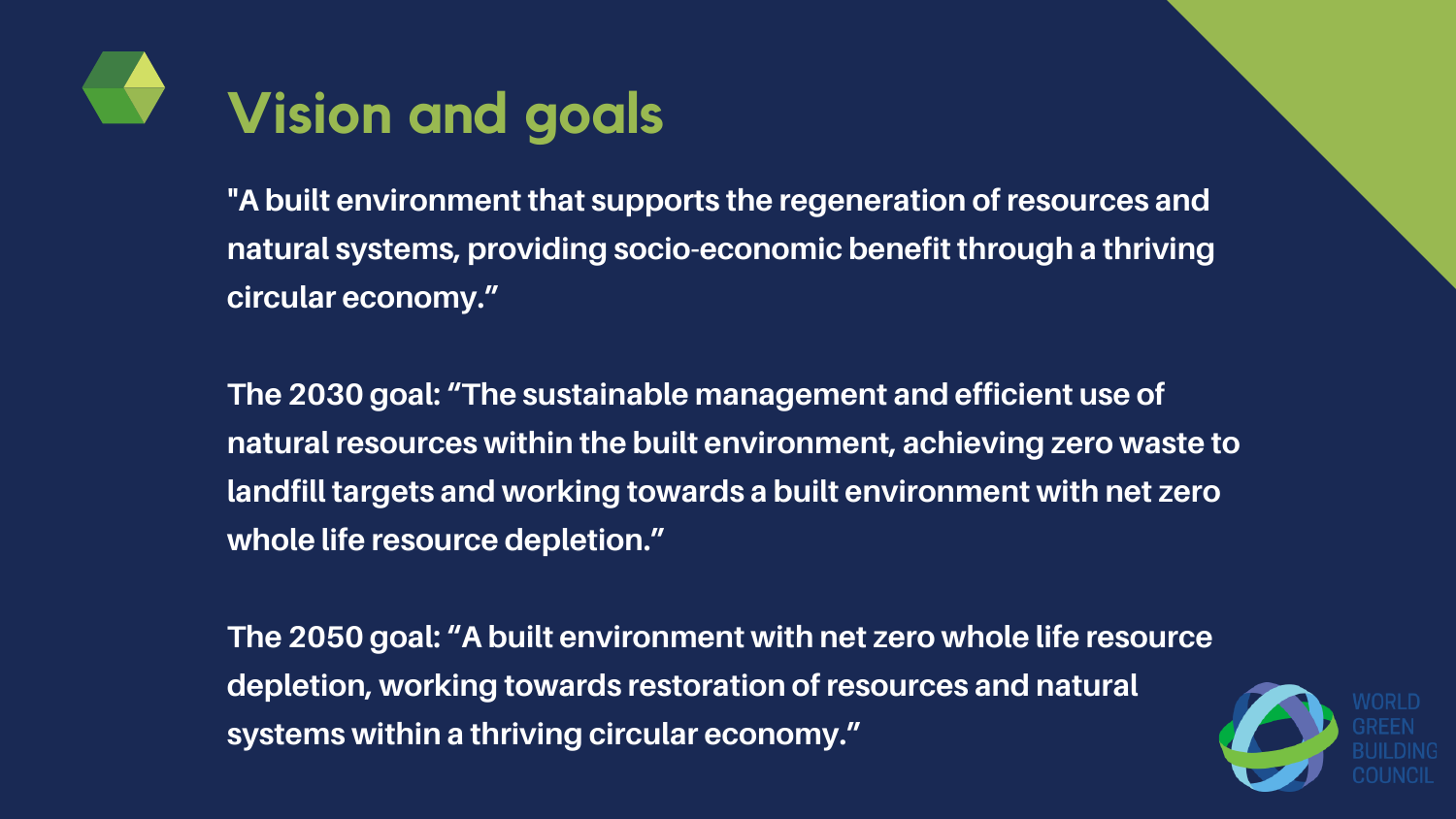### The built environment - The context



- Buildings account for ~40% of energy-related global carbon emissions
- ~25% of all building emissions are related to material production and construction



- Buildings are responsible for 50% of global material use
- 42.4bn tonnes of materials consumed annually
- Resource prices have become more volatile and are expected to rise over the long term
- Easy-to-access, high-grade stocks of key commodities are dwindling
- Governments are imposing new restrictions on pollution and waste that apply along entire product life cycles
- There is an increased focus on emissions happening today, particularly as energy systems decarbonize

In a resource-constrained world, how we get, use and dispose of materials, and make the most of our current resources, will be key for a successful and sustainable global economy.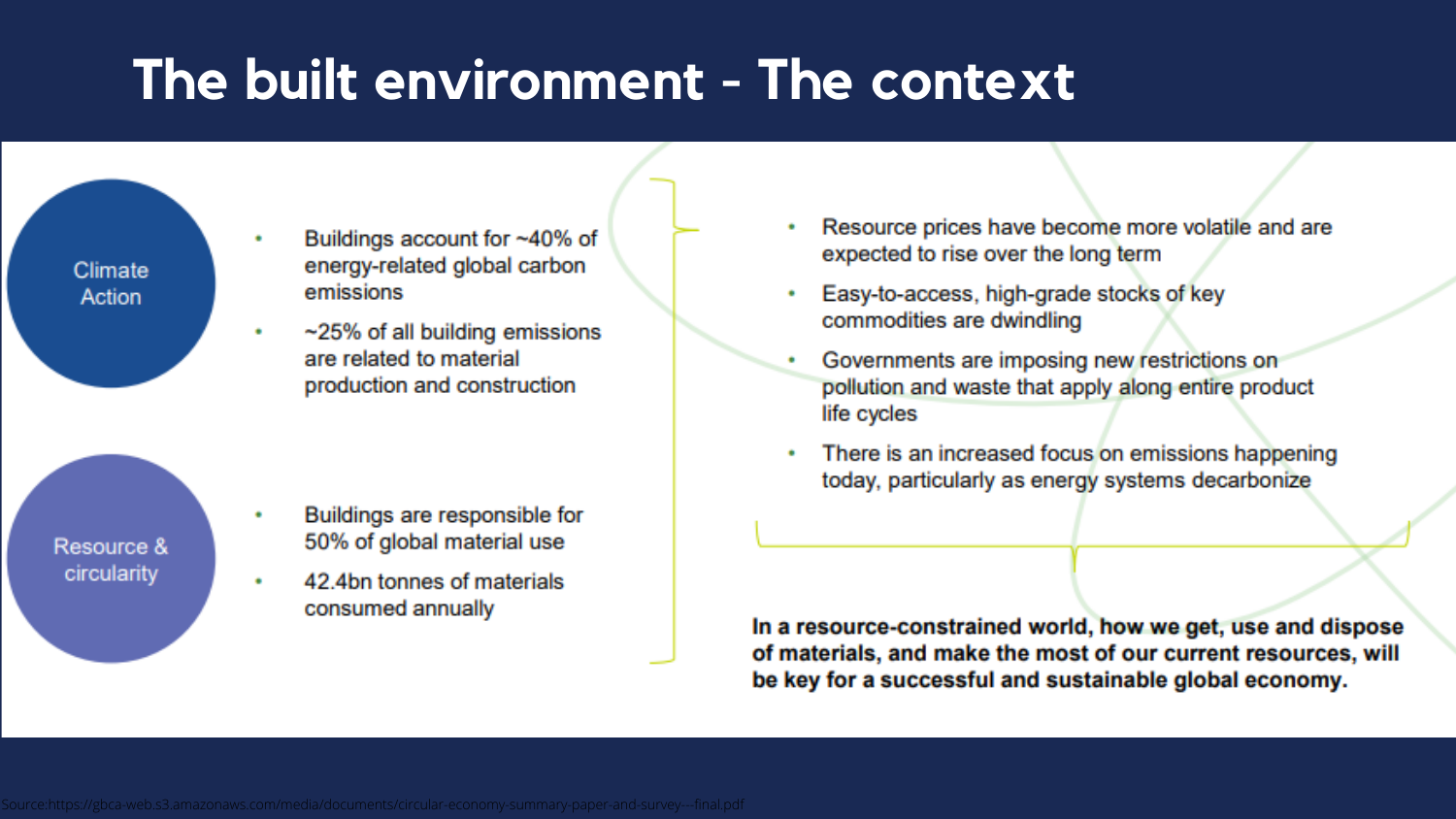## **From efficiency to circularity**

**Circularity not formally recognized In buildings, energy efficiency, waste minimisation.**

**Efficiency Example 3 Sustainability Circularity** 

**Circularity begins being embedded into sustainability strategy. This means tracking upfront carbon emissions reductions; recycling rates and reduced waste to landfill targets**

**Circularity is integrated as a core strategy. This means looking at virgin materials and reused materials; products with product stewardship commitments; products as a service that include repairability; lifetime extension of plant and**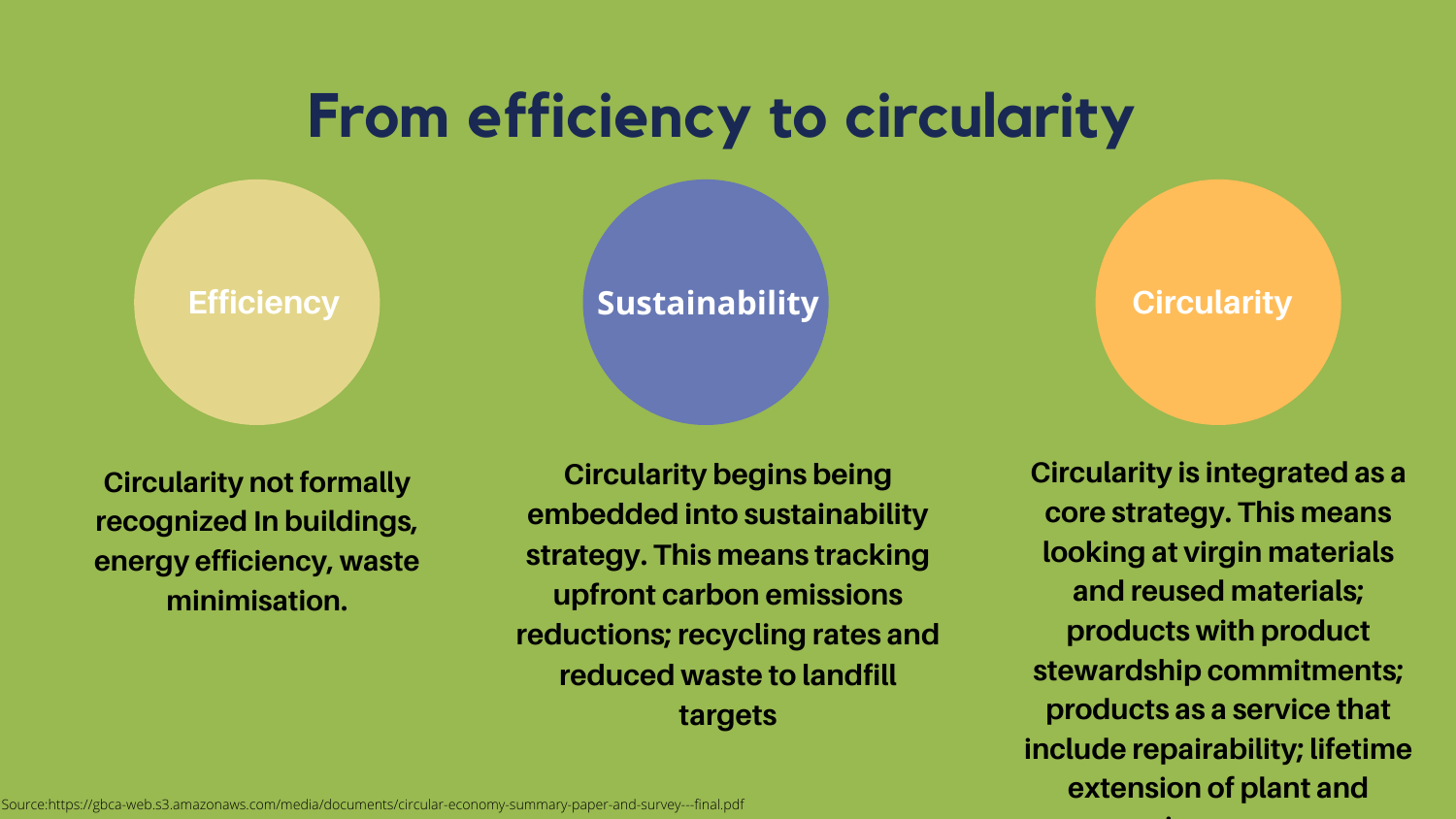#### EXAMPLE - CIRCULAR STRATEGIES

- Better operational waste management
- Offsite construction of modular elements
- Use of waste heat and energy or biomass fuels
- Better outcomes for materials at end-ofuse, including on-site reuse and downstream processing
- Circular green procurement, such as recycled content, low-carbon materials
- Circularity integrated into building design (modular, re-use, deconstruction)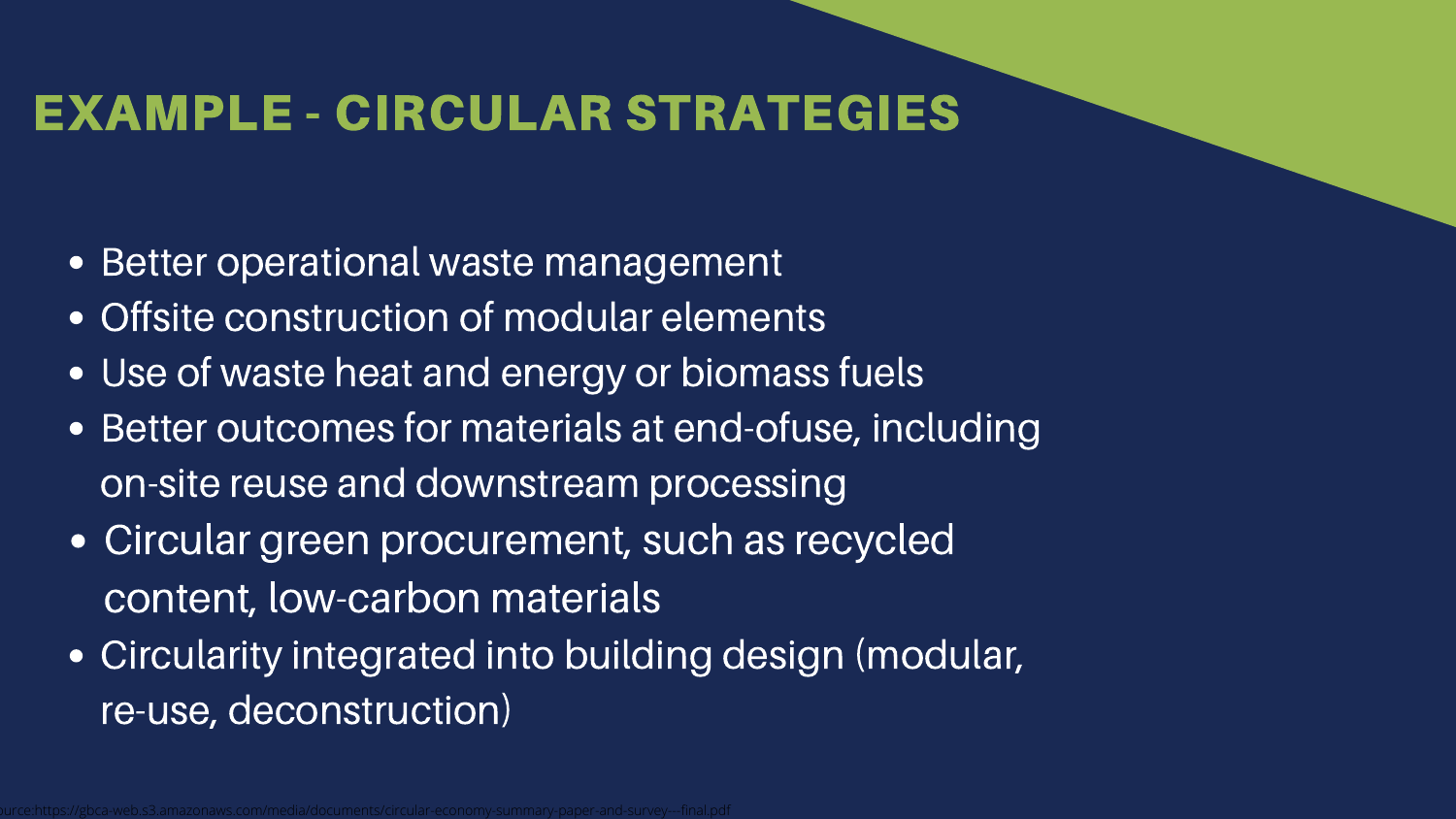## What are the biggest barriers to achieving circularity?

What are the biggest barriers to achieving circularity in the built environment?

6 Lack of awareness and/or technical knowledge

5 Lack of best practice examples/case studies

9 Lack of scalable market ready solutions

12 Lack of financial incentives

5 Lack of consumer/market demand

8 Lack of policy incentives



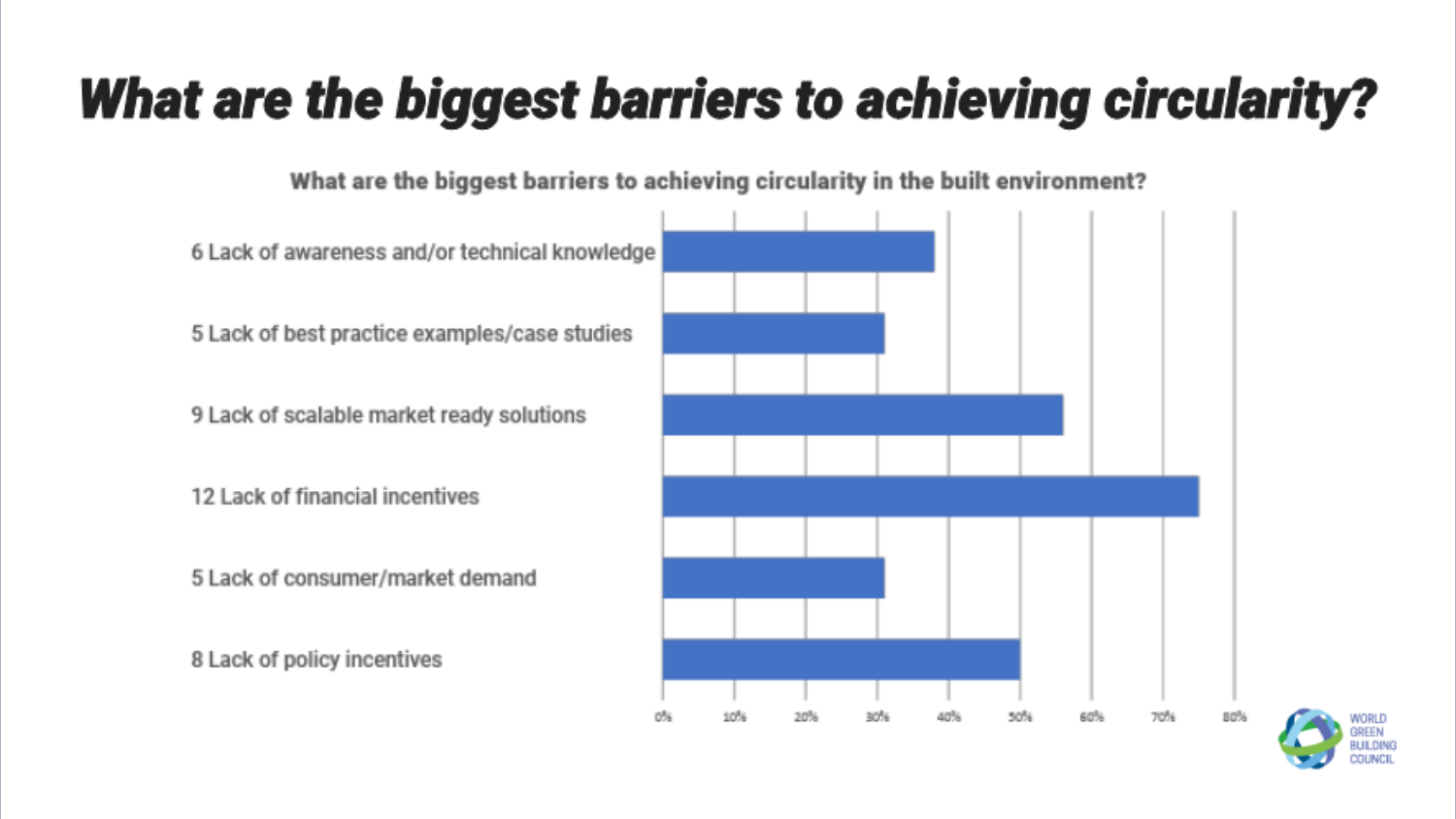## Circular Economy activity across WorldGBC network

#### **Education / thought leadership and publications**

- Turkey GBC established a circularity platform
- Resources and Circularity Hub related to specific SDGs Chile GBC
- increased focus on green tourism as a driver for wider circular economy Qatar ٠
- develop circ topics with members PLGBC
- collecting Finnish circular economy projects together, sharing knowledge and forming a competence center for the industry.
- DGNB seminars and presentations and online toolbox and DGNB report "Circular Economy Closing loops"
- Colombia publication by the end of this year on the roadmap of sustainable materials, guide for sustainable site work management and ٠ circularity at the construction phase. Next year on the sustainable water management.

#### **Calculating emissions & Rating Tools**

- Including LCA in ZCB Accelerator in Colombia
- Core topic of the DGNB certification system. CE is measurable within the certification system and a new certification system for deconstruction

#### **Improving products and services**

- Circularity of products and recycling rates at end of life
- construction solutions to build more circular and low carbon buildings and recycling services
- Material circularity projects ongoing with our suppliers and have group and site targets for process efficiency and waste.
- Identify impacts of waste disposal from activities, set targets to improve our waste management + prevention into procuren

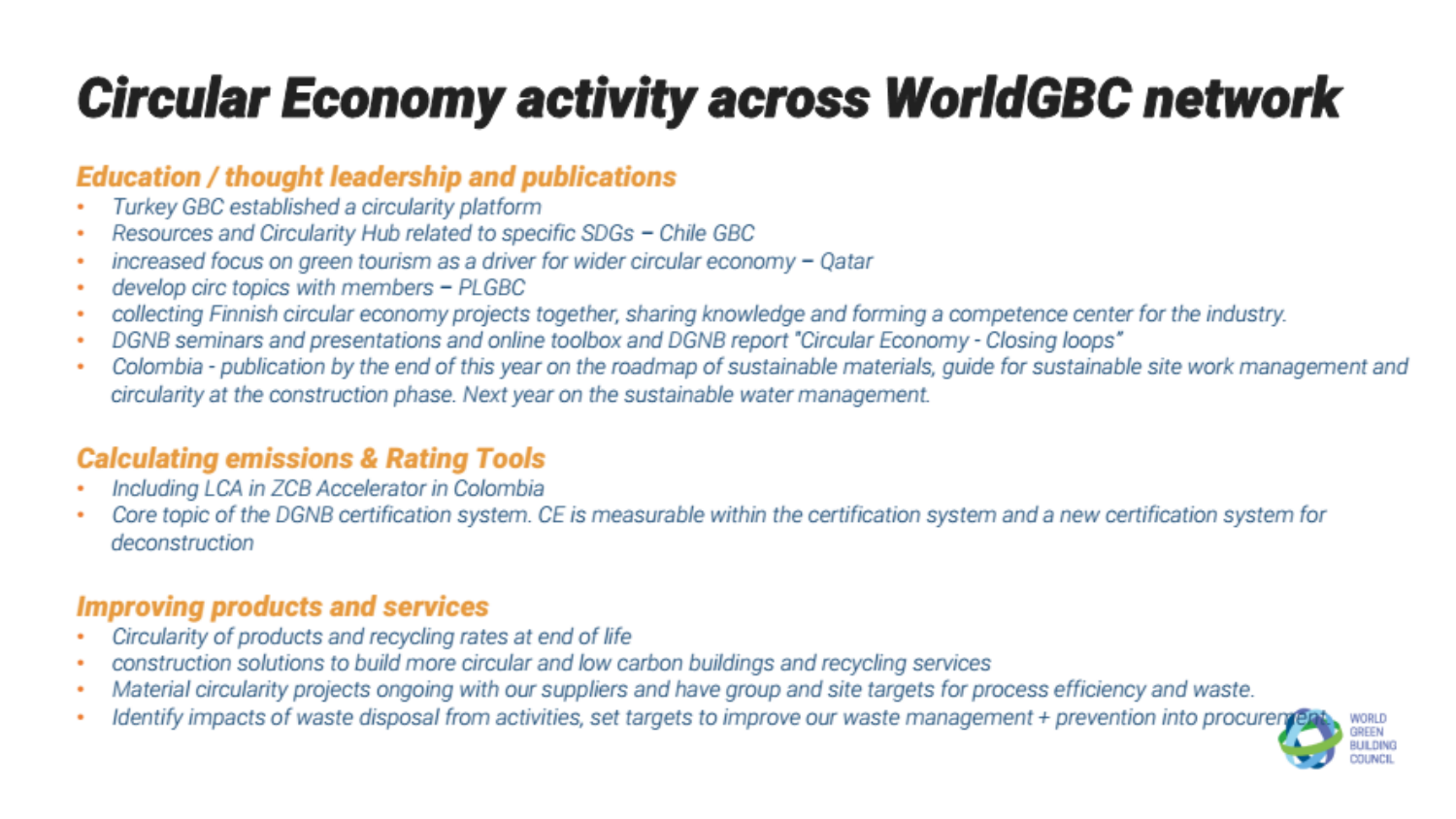

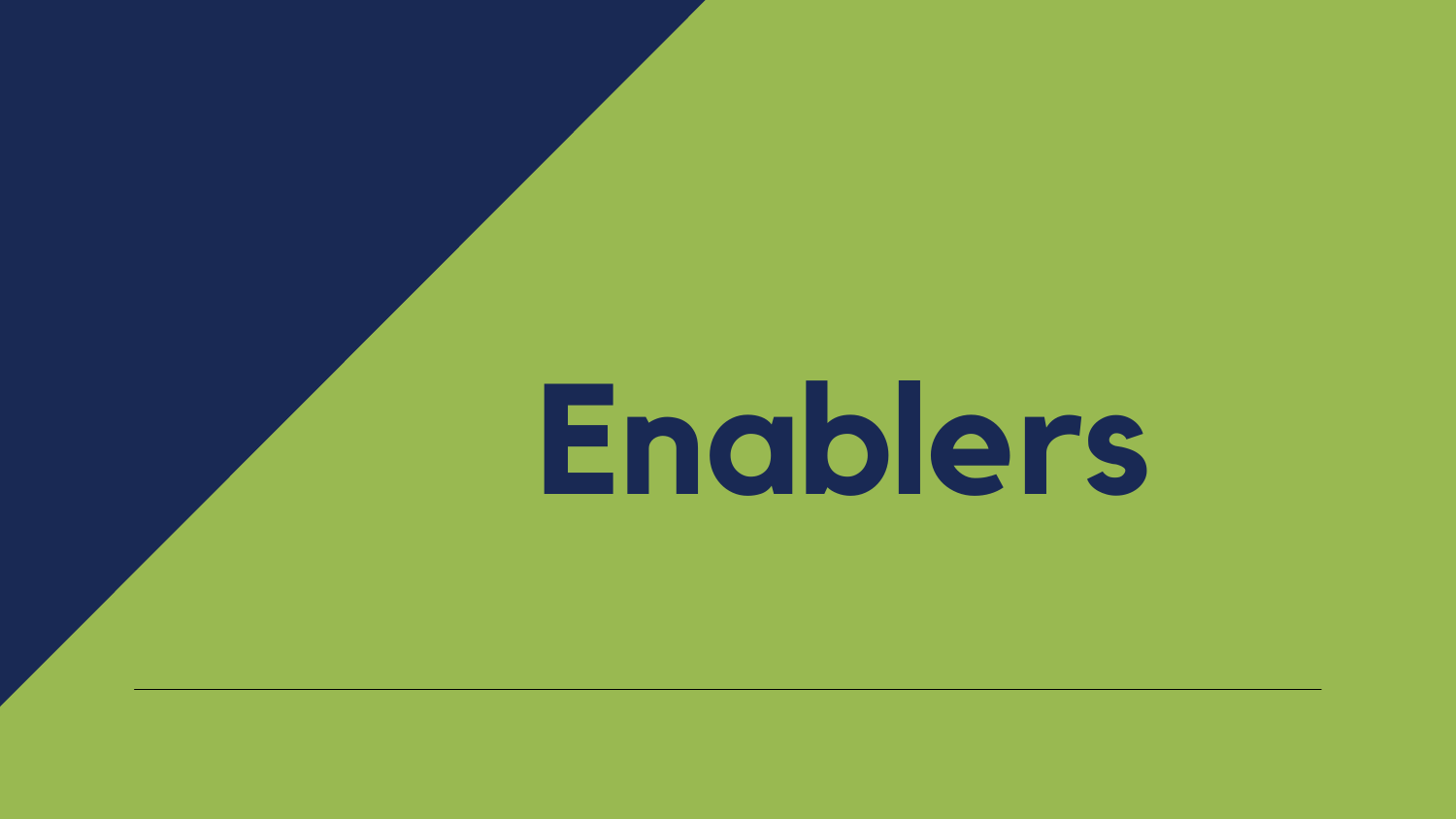## **1. Capacity building/Communicaton**

- Circularity in the built environment
- Language  $\bullet$
- Technical knowledge
- Case studies
- Sustainable business models (incl. demand side)
- Products
- Technologies
- **Strategies**
- **Practices**  $\bullet$
- Resources and tools  $\bullet$



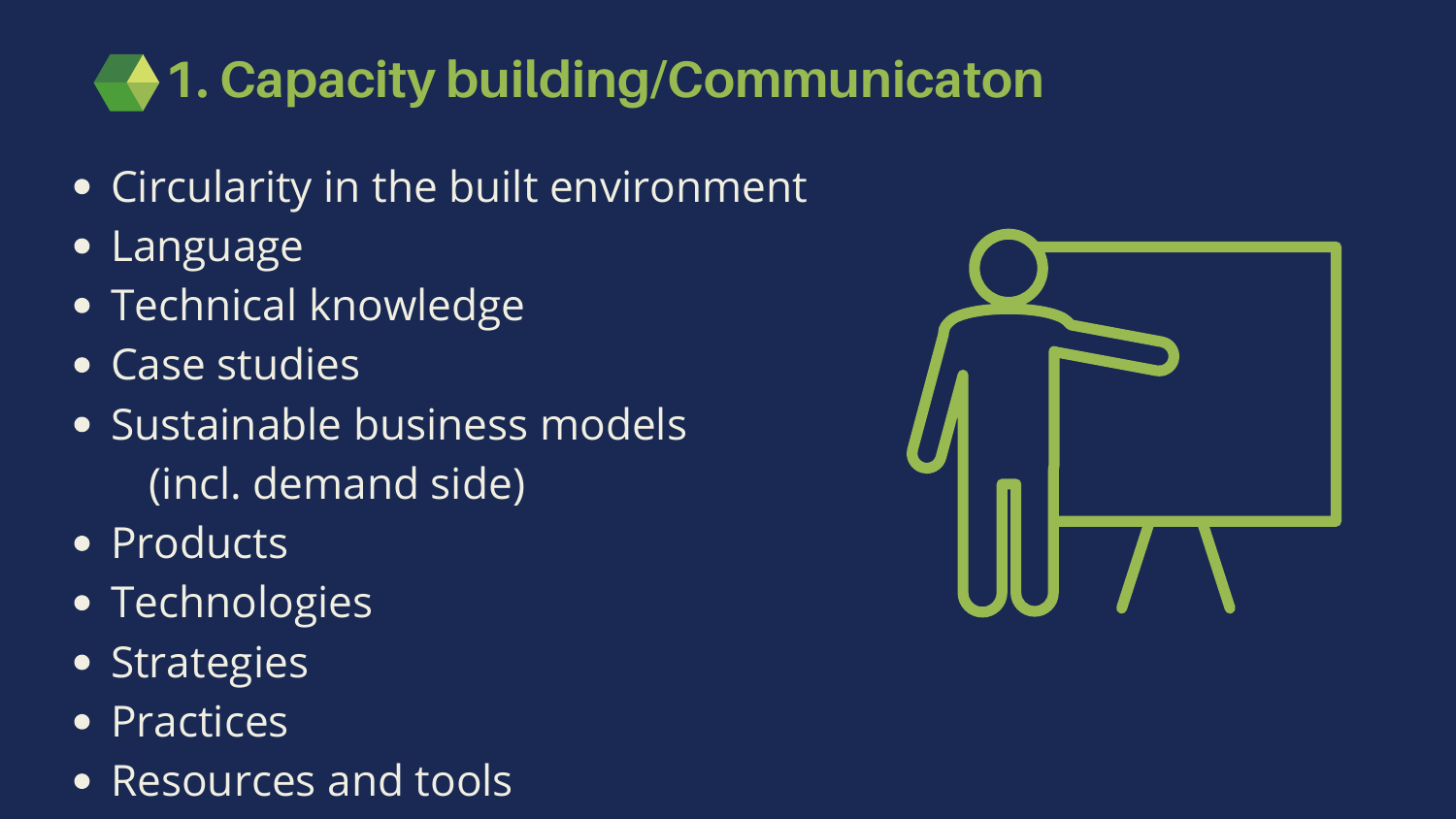

- Technology, products and services
- New business models
- New ownership models (product as a service)
- Research and development
- Support to innovation
- Living lab pilot/testing.showcase
- Market support and adoption
- Capacity building

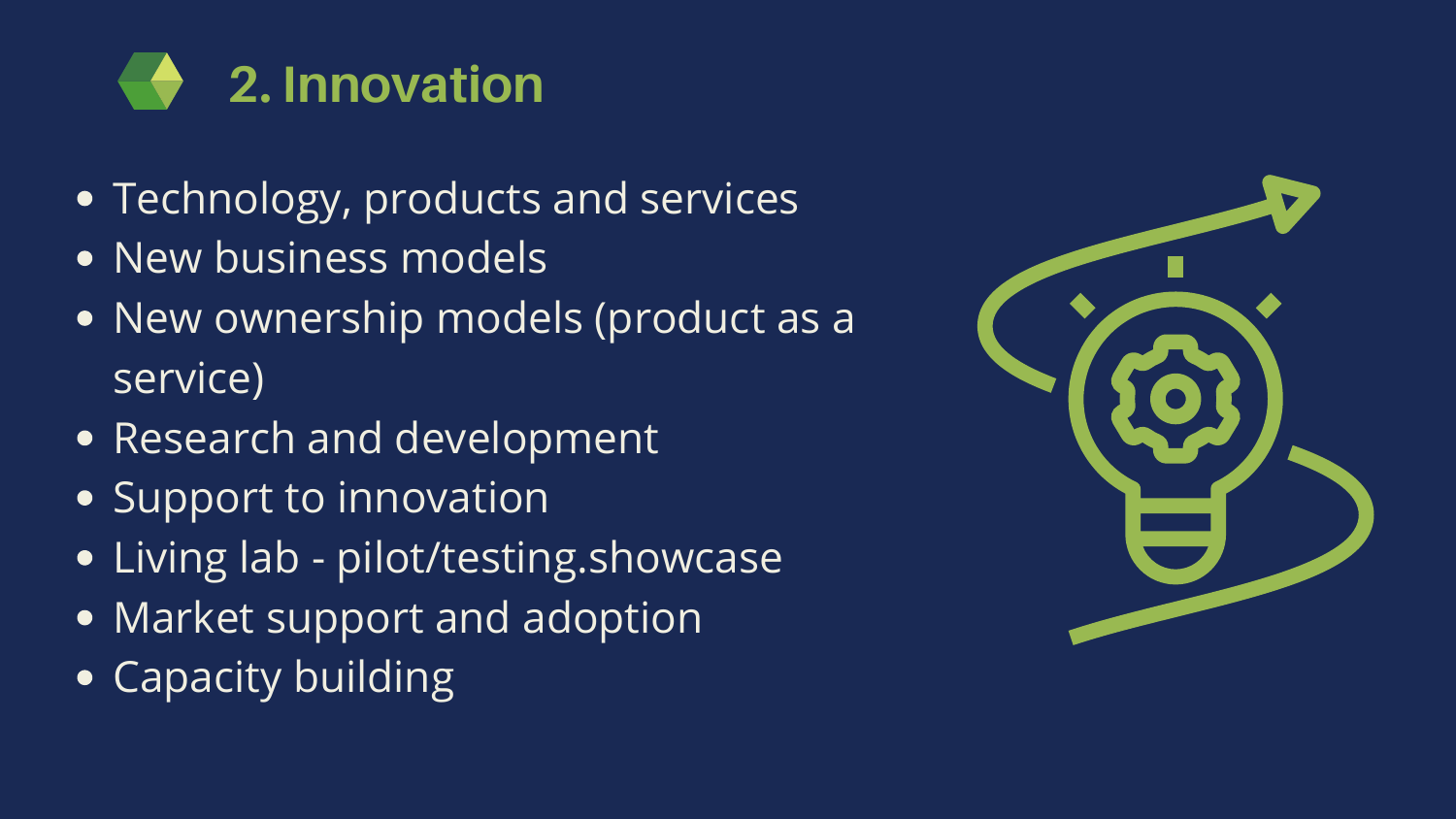## **3. Finance**

- Support business models
- Atrracting and tapping into funds
- Rewarding best practices
- Financing of the enablers  $\bullet$
- Common language

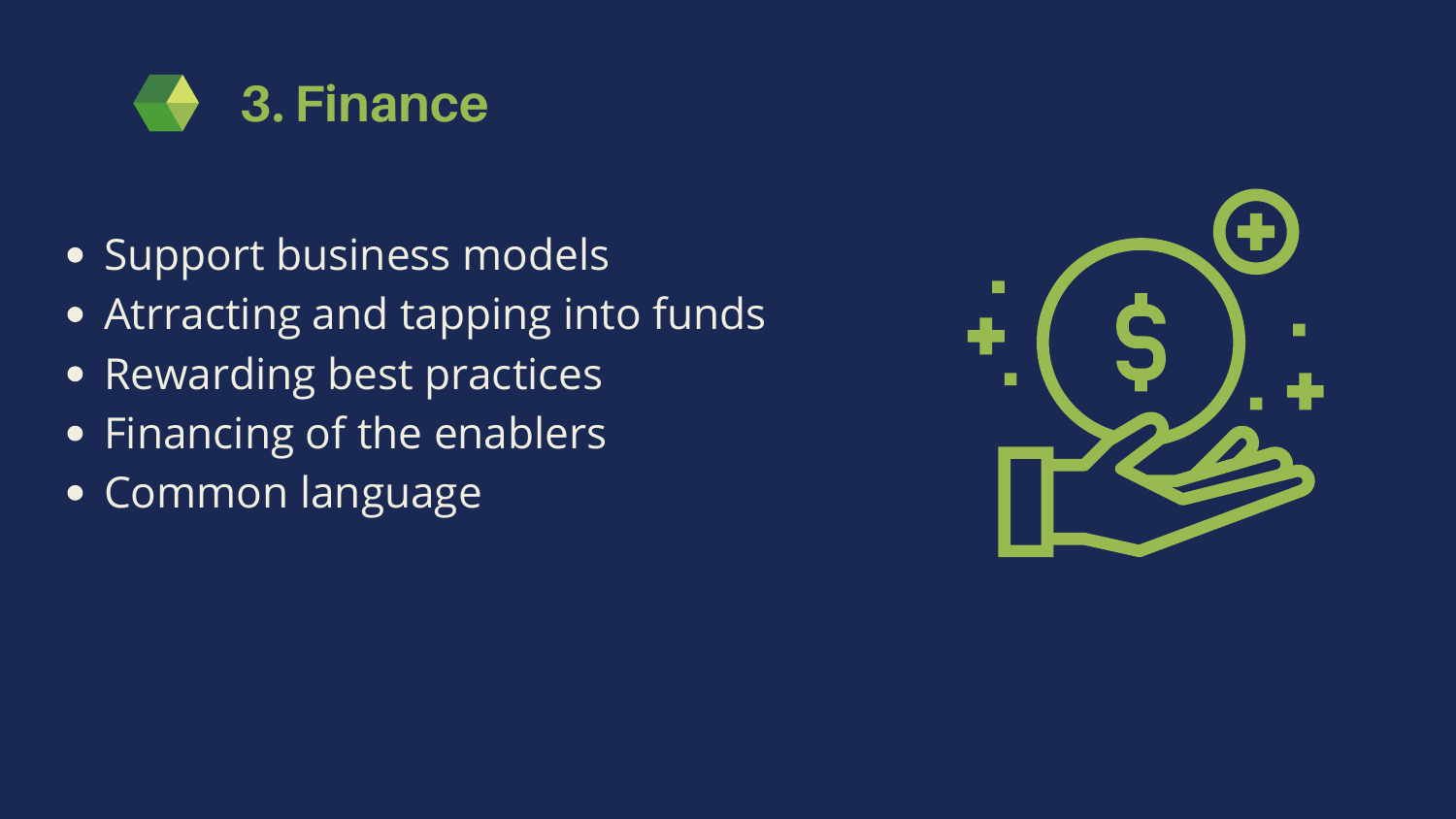### **4. Voluntary certifications /Regulations**

- Rating  $\bullet$
- Building certifications (language/KPIs)  $\bullet$
- Certifications as primers for regulations
- Inspire from other taxnonomies, standards
- Roadmaps
- **Regulations (Life Cycle Analysis LCA,** Environmental Product Declarations - EPD/material passports)



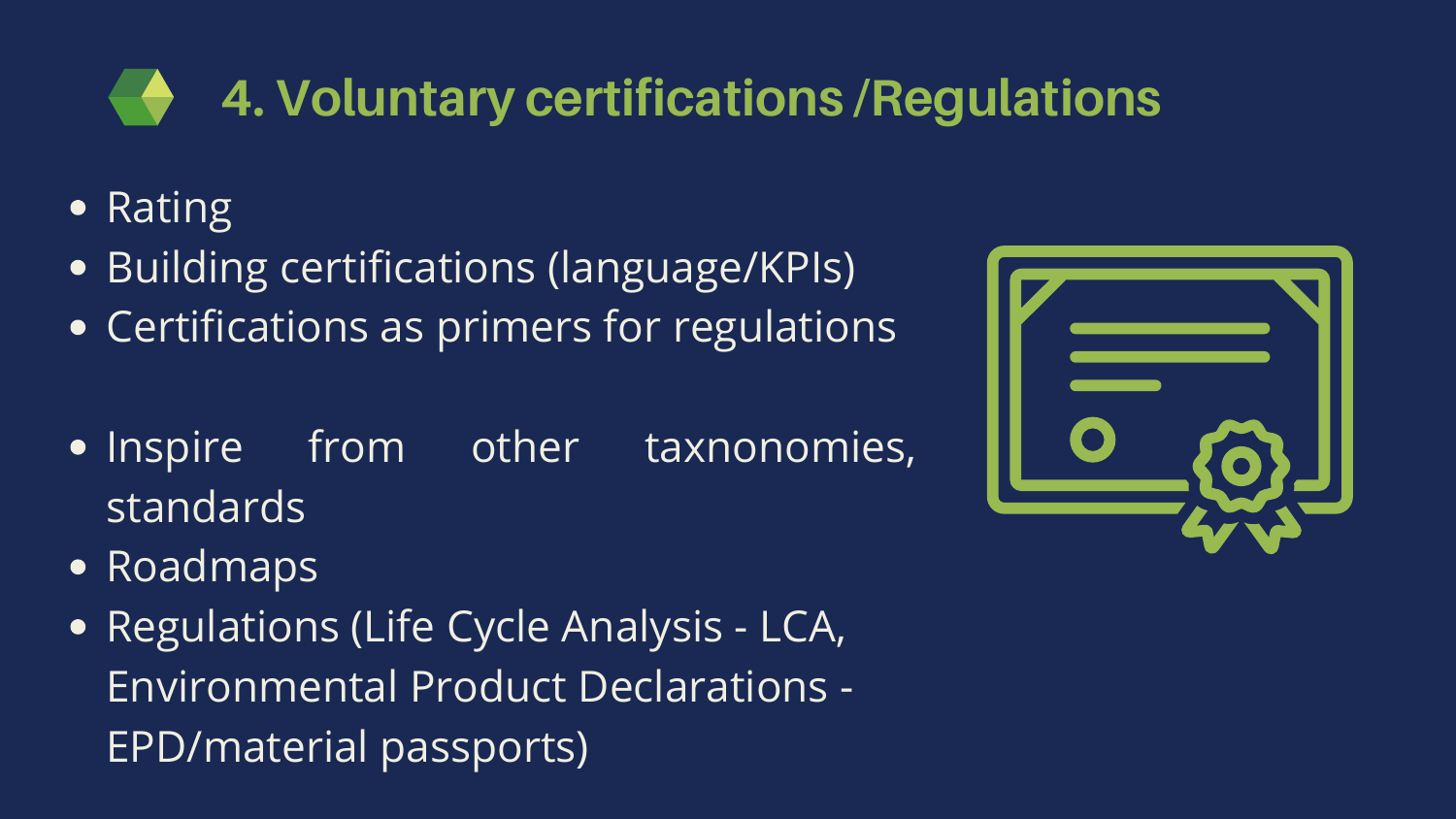

- Stakeholders (incl. across region)
- Incentives to collaborate
- Platform
- **Policies**
- **Specifications**
- Best practices
- Knowledge sharing
- Information
- Adoption